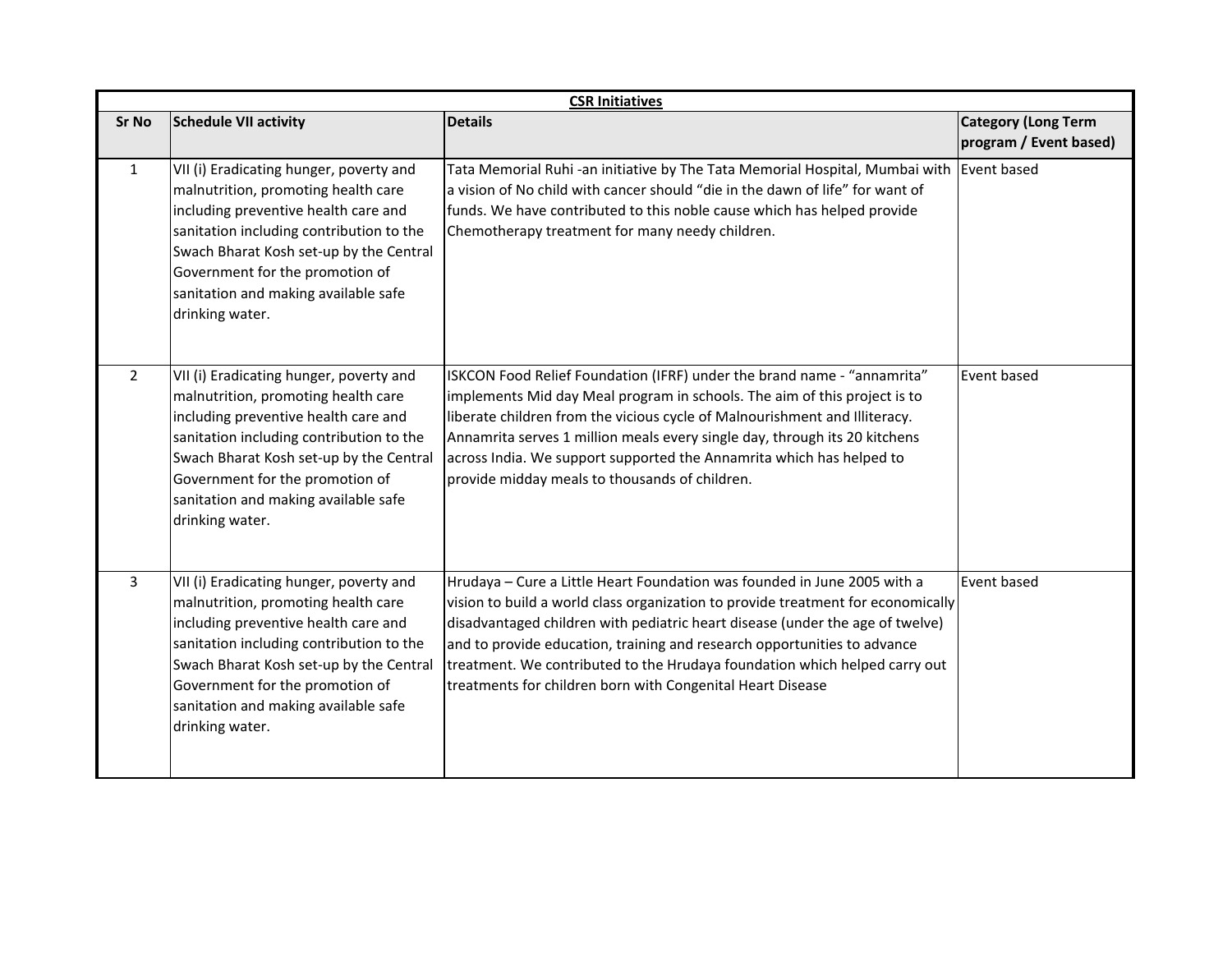| <b>CSR Initiatives</b> |                                                                                                                                                                                                                                                                                                             |                                                                                                                                                                                                                                                                                                                                                                                                                                                                                                                                                                                                                        |                                                      |  |  |
|------------------------|-------------------------------------------------------------------------------------------------------------------------------------------------------------------------------------------------------------------------------------------------------------------------------------------------------------|------------------------------------------------------------------------------------------------------------------------------------------------------------------------------------------------------------------------------------------------------------------------------------------------------------------------------------------------------------------------------------------------------------------------------------------------------------------------------------------------------------------------------------------------------------------------------------------------------------------------|------------------------------------------------------|--|--|
| Sr No                  | <b>Schedule VII activity</b>                                                                                                                                                                                                                                                                                | <b>Details</b>                                                                                                                                                                                                                                                                                                                                                                                                                                                                                                                                                                                                         | <b>Category (Long Term</b><br>program / Event based) |  |  |
| 4                      | VII (ii) Promoting education, including<br>special education and employment<br>enhancing vocation skills especially<br>among children, women, elderly and the<br>differently abled and livelihood<br>enhancement projects.                                                                                  | Samsara adopted "ANGANWADIS" under Adopt-A-School project which were<br>renovated through civil works, sanitation, playground, landscaping, painting &<br>furniture.<br>Samsara Group contribution has helped to transform these Anganwadis.                                                                                                                                                                                                                                                                                                                                                                           | Event based                                          |  |  |
| 5 <sup>5</sup>         | VII (vi) Measures for the benefit of armed<br>forces veterans, war widows and their<br>dependents, Central Armed Police Forces<br>(CAPF) and Central Para Military Forces<br>(CPMF) veterans, and their dependents<br>including widow;                                                                      | The Army Relief Fund is used for the welfare of the members of the Armed<br>Forces (including Para Military Forces) and their dependents. We contributed<br>to the National Defence Fund which has helped for welfare members of the<br>Armed Forces and their dependents.                                                                                                                                                                                                                                                                                                                                             | Event based                                          |  |  |
| 6                      | VII (i) Eradicating hunger, poverty and<br>malnutrition, promoting health care<br>including preventive health care and<br>sanitation including contribution to the<br>Swach Bharat Kosh set-up by the Central<br>Government for the promotion of<br>sanitation and making available safe<br>drinking water. | The Bai Jerbai Wadia Hospital for Children pledges to extend its services to<br>people, regardless of their socio-economic status. Believing strongly in the fact<br>that quality healthcare should not be restricted to only certain sections of<br>society, the BJWHC offers state of the art services for neonatal and pediatric<br>care at affordable costs. We contributed to Bai Jerbai Wadia Children's<br>Hospital for Ventilators. These state of the art machines equipped with the<br>latest technology and categorized as 'life saving / support system' will help<br>save lives of premature born babies. | Event based                                          |  |  |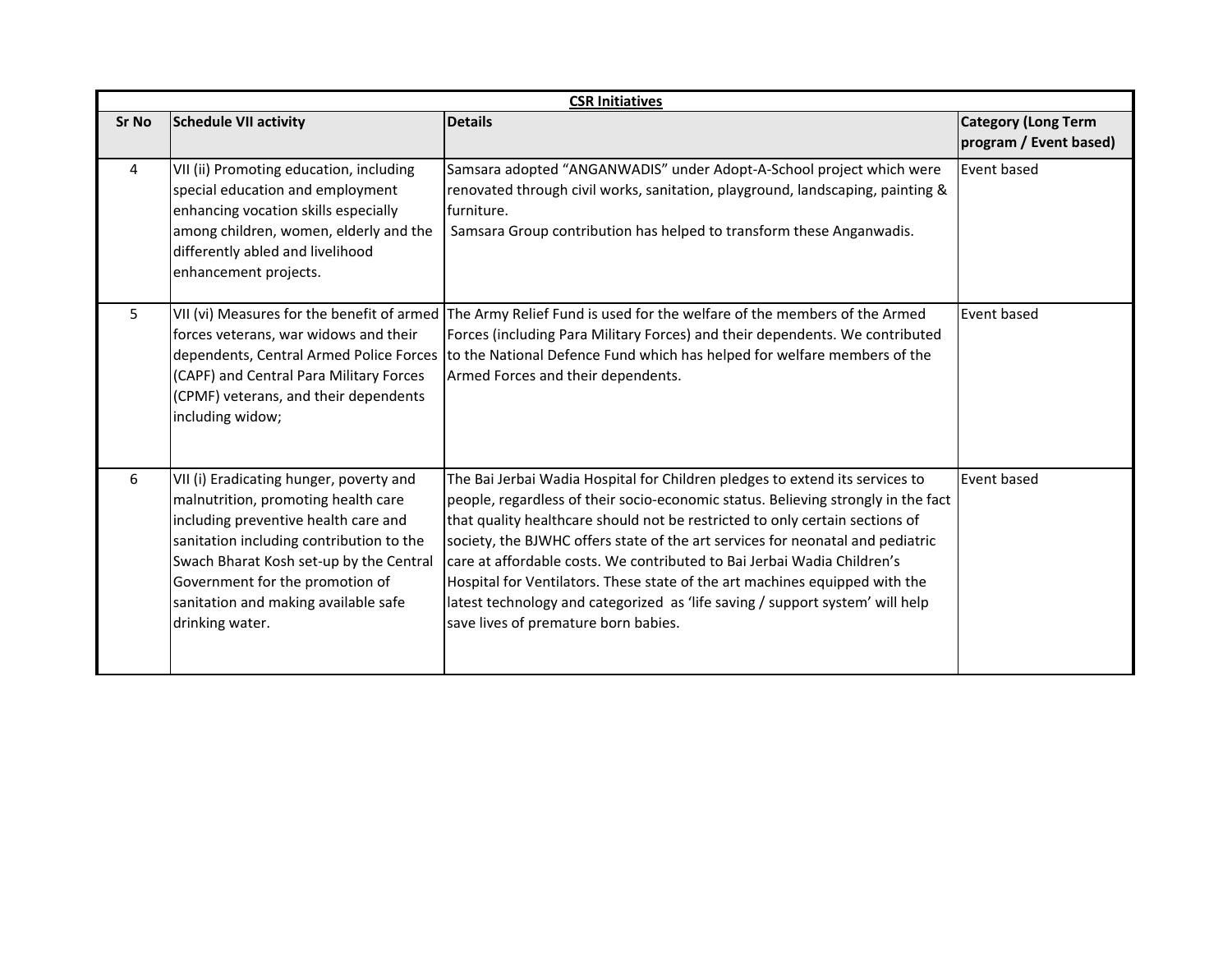| <b>CSR Initiatives</b> |                                                                                                                                                                                                                                                                                                             |                                                                                                                                                                                                                                                                                                                                                                    |                                                      |  |  |
|------------------------|-------------------------------------------------------------------------------------------------------------------------------------------------------------------------------------------------------------------------------------------------------------------------------------------------------------|--------------------------------------------------------------------------------------------------------------------------------------------------------------------------------------------------------------------------------------------------------------------------------------------------------------------------------------------------------------------|------------------------------------------------------|--|--|
| Sr No                  | <b>Schedule VII activity</b>                                                                                                                                                                                                                                                                                | <b>Details</b>                                                                                                                                                                                                                                                                                                                                                     | <b>Category (Long Term</b><br>program / Event based) |  |  |
| $\overline{7}$         | VII (i) Eradicating hunger, poverty and<br>malnutrition, promoting health care<br>including preventive health care and<br>sanitation including contribution to the<br>Swach Bharat Kosh set-up by the Central<br>Government for the promotion of<br>sanitation and making available safe<br>drinking water. | Timbi Hospital has been involved in providing meals throughout the year for<br>the patients and their relatives coming for treatment to the hospital.                                                                                                                                                                                                              | Event based                                          |  |  |
| 8                      | VII (ii) Promoting education, including<br>special education and employment<br>enhancing vocation skills especially<br>among children, women, elderly and the<br>differently abled and livelihood<br>enhancement projects.                                                                                  | Shri K. K. School & Home for the Blind, Bhavnagar - Contribution made for<br>installation of solar panels to Shri K. K. School & Home for the Blind,<br>Bhavnagar. Two solar plants have been installed on the roof of the institute<br>which has helped to save electricity bill per month which is used for fulfilling<br>the basic needs of the blind students. | Event based                                          |  |  |
| 9                      | VII (i) Eradicating hunger, poverty and<br>malnutrition, promoting health care<br>including preventive health care and<br>sanitation including contribution to the<br>Swach Bharat Kosh set-up by the Central<br>Government for the promotion of<br>sanitation and making available safe<br>drinking water. | MUMBAI PORT TRUST (MBPT) - Vans were donated to Mumbai Port Trust<br>during the pandemic.                                                                                                                                                                                                                                                                          | Event based                                          |  |  |